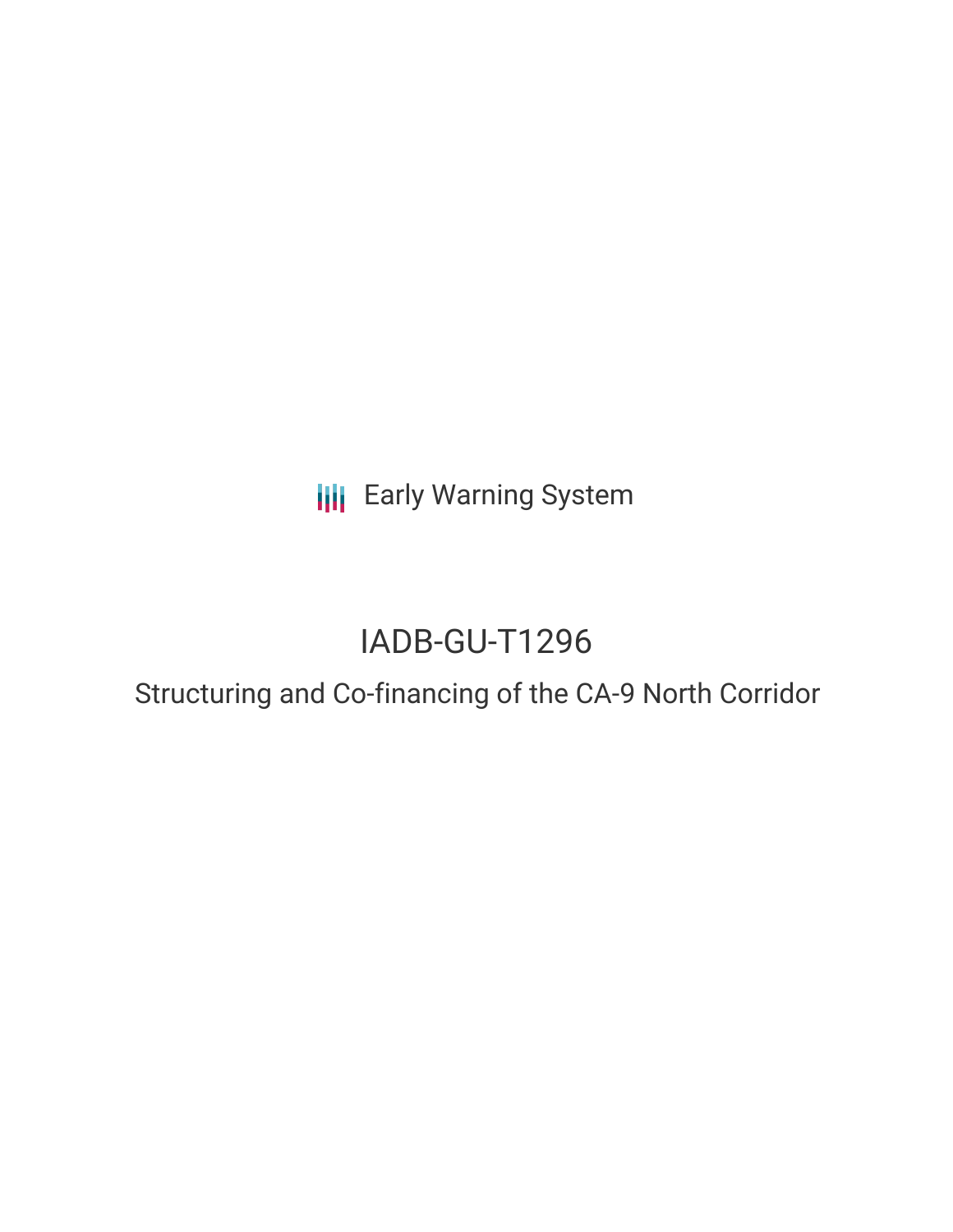

#### **Quick Facts**

| <b>Countries</b>               | Guatemala                                                          |
|--------------------------------|--------------------------------------------------------------------|
| <b>Financial Institutions</b>  | Inter-American Development Bank (IADB)                             |
| <b>Status</b>                  | Active                                                             |
| <b>Bank Risk Rating</b>        | B                                                                  |
| <b>Voting Date</b>             | 2021-08-26                                                         |
| <b>Borrower</b>                | Government of Guatemala                                            |
| <b>Sectors</b>                 | Climate and Environment, Industry and Trade, Technical Cooperation |
| <b>Investment Type(s)</b>      | Advisory Services, Grant                                           |
| <b>Investment Amount (USD)</b> | $$0.45$ million                                                    |
| <b>Project Cost (USD)</b>      | $$0.45$ million                                                    |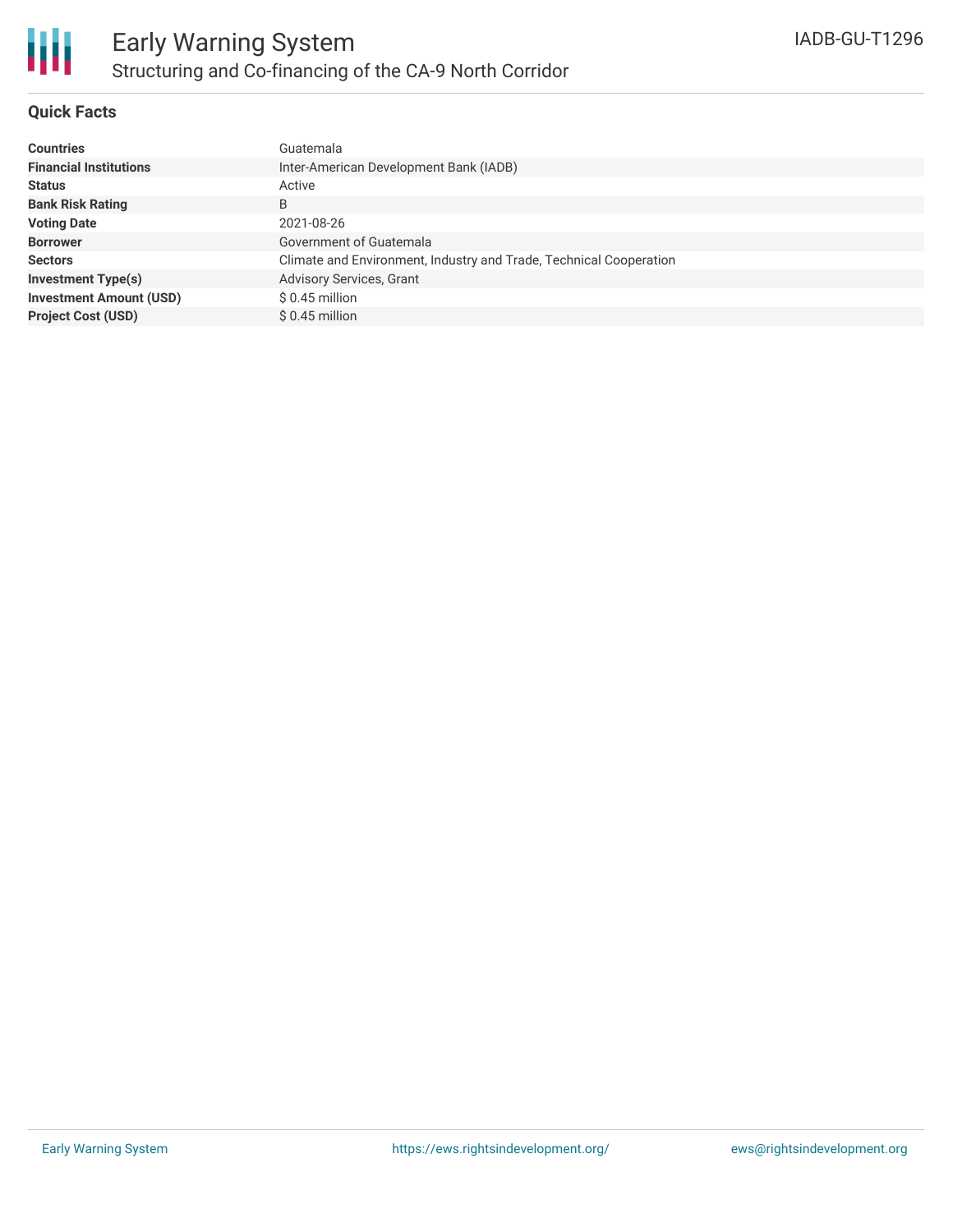

### **Project Description**

The objective is to support the structuring of the CA-9 North Corridor project with the development of technical studies to: (i) improve designs of highway expansion works and strengthen socio-environmental standards and climate resilience management, in the project, and at the institutional level; and (ii) promote co-financing in a new execution structure to extend the project to Puerto Barrios, evaluating alternatives schemes such as public administration, concession, lease, and PPP model.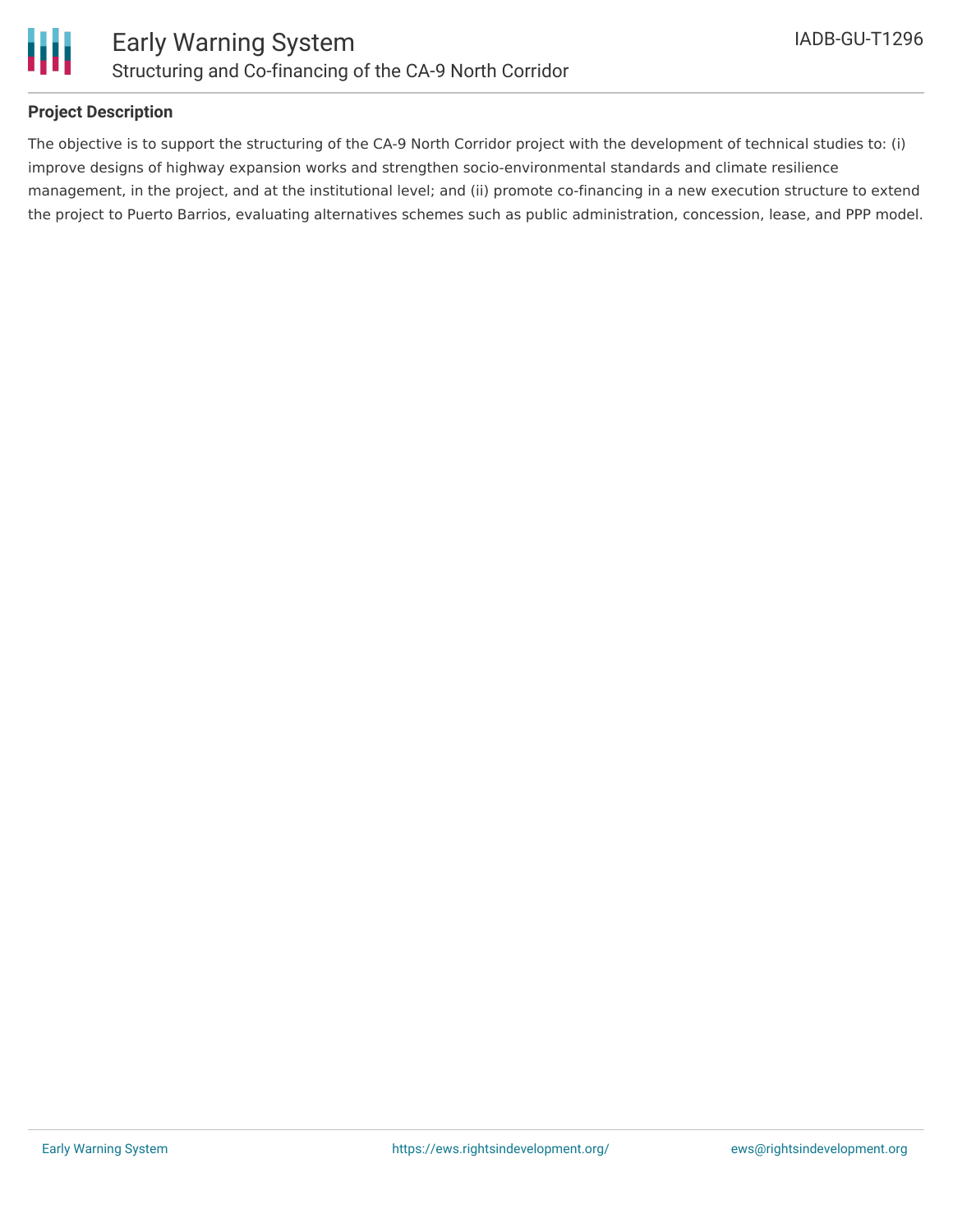

### **Investment Description**

• Inter-American Development Bank (IADB)